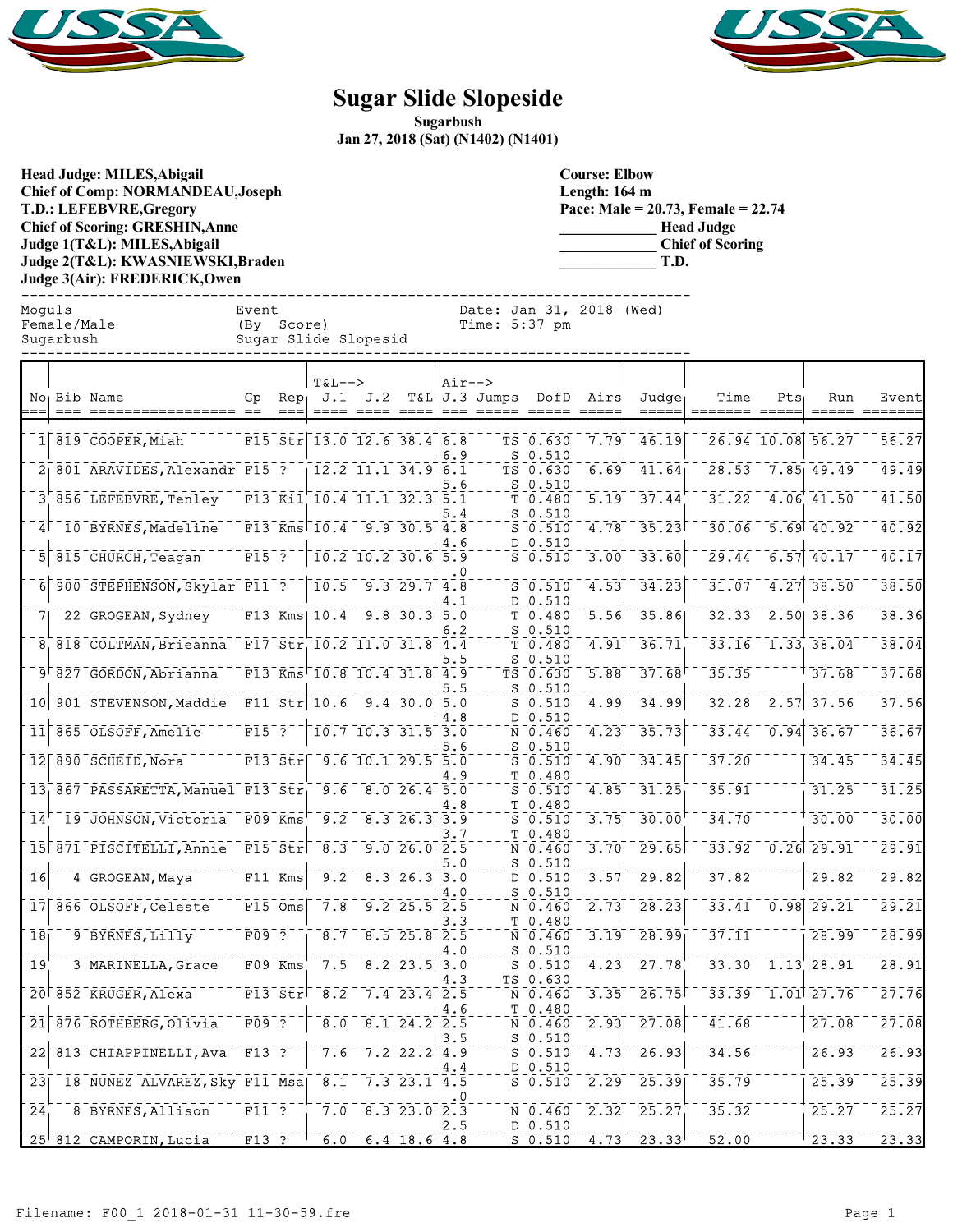Moguls Event Date: Jan 31, 2018 (Wed) Female/Male (By Score) Time: 5:37 pm Sugarbush Sugar Slide Slopesid

|                  |                                                   |                         |                                                               | <b>T&amp;L--&gt;</b>                                                                                                                                                                                                                                                          |                                                                      |                                                    | Air-->                      |               |                                 |                        |                                                              |                                        |               |                                                          |                                                         |
|------------------|---------------------------------------------------|-------------------------|---------------------------------------------------------------|-------------------------------------------------------------------------------------------------------------------------------------------------------------------------------------------------------------------------------------------------------------------------------|----------------------------------------------------------------------|----------------------------------------------------|-----------------------------|---------------|---------------------------------|------------------------|--------------------------------------------------------------|----------------------------------------|---------------|----------------------------------------------------------|---------------------------------------------------------|
|                  | No Bib Name                                       | Gp                      | Rep                                                           | J.1                                                                                                                                                                                                                                                                           | J.2                                                                  |                                                    |                             | T&L J.3 Jumps | DofD                            | Airs                   | Judge                                                        | Time                                   | Pts           | Run                                                      | Event                                                   |
|                  | 26 853 KRUGER, Eden                               |                         | $F09$ $Str$                                                   | 6.3                                                                                                                                                                                                                                                                           |                                                                      | 7.520.77.1                                         | 4.5                         |               | D 0.510<br>$S = 0.510$          | 2.09                   | $\overline{22.79}$                                           | 39.95                                  |               | 22.79                                                    | 22.79                                                   |
| 27               | 7 STORCH, Emily                                   | $F11^-7^-$              |                                                               | $\overline{6.8}$                                                                                                                                                                                                                                                              |                                                                      | 6.720.311.6                                        | . 0                         |               | N 0.460                         | $\overline{2.31}$      | $-22.56$                                                     | 42.32                                  |               | 22.56                                                    | 22.56                                                   |
|                  |                                                   |                         |                                                               |                                                                                                                                                                                                                                                                               |                                                                      |                                                    | 3.1                         |               | $S$ 0.510                       |                        |                                                              | 27.59                                  |               |                                                          | 21.96                                                   |
| $\bar{2}\bar{8}$ | 13 SCHAAB, Zoe                                    | $F13$ Hv                |                                                               | $\overline{1.5}$                                                                                                                                                                                                                                                              | $\frac{1}{2.9}$                                                      | 6.6                                                | 6.7<br>5.8                  |               | $S$ 0.510<br>T 0.480            | 6.19                   | $\overline{1}\overline{2}\cdot \overline{7}\overline{9}$     |                                        | $\sqrt{9.17}$ | 21.96                                                    |                                                         |
| $\overline{29}$  | 850 KRINEY, Alexa                                 |                         | $F13$ Str                                                     | $\overline{5.5}$                                                                                                                                                                                                                                                              |                                                                      | $4.4$ 14.9 6.1                                     | 4.9                         |               | $S_0.510$<br>T <sub>0.480</sub> | 5.46                   | 20.31                                                        | 34.87                                  |               | 20.31                                                    | 20.31                                                   |
|                  | 30 824 DESFOSSES, Jolie                           |                         | $F13$ $Str$                                                   | $\overline{5.3}$                                                                                                                                                                                                                                                              |                                                                      | $4.5$ 14.7                                         | .8<br>4.8                   |               | $S_0.510$<br>TS 0.630           | 3.42                   | 18.12                                                        |                                        |               | $32.86$ 1.75 19.87                                       | 19.87                                                   |
|                  | 31 849 KOSINSKI, Charlott F13 Str                 |                         |                                                               | 5.2                                                                                                                                                                                                                                                                           |                                                                      | $4.2$ 14.1 6.2                                     | 5.1                         |               | $S_0.510$<br>T 0.480            | 5.60                   | 19.70                                                        | 52.61                                  |               | 19.70                                                    | 19.70                                                   |
| 32               | 903 STEVENSON, Sammie F09 Str <sup>1 5.5</sup>    |                         |                                                               |                                                                                                                                                                                                                                                                               |                                                                      | $5.4$ 16.4 $2.5$                                   | 3.1                         |               | N 0.460<br>$S$ 0.510            | 2.73                   | $-19.08$                                                     | 51.09                                  |               | 19.08                                                    | 19.08                                                   |
| $\overline{33}$  | 908 VELENCHIK, Arden                              |                         | $\overline{F15}$ $\overline{Str}$                             | 4.4                                                                                                                                                                                                                                                                           |                                                                      | $5.4$ 14.7                                         | 2.5                         |               | N 0.460                         | 3.70                   | 18.40                                                        | 35.50                                  |               | 18.40                                                    | 18.40                                                   |
| $\overline{34}$  | 906 TEODORESCU, Violet F11 Kms                    |                         |                                                               | $-5.4$                                                                                                                                                                                                                                                                        |                                                                      | $5.6$ 16.5                                         | , 0<br>1.0                  |               | $S$ 0.510<br>N 0.460            | 1.48                   | 17.98                                                        | 48.13                                  |               | 17.98                                                    | 17.98                                                   |
| $\overline{35}$  | $\overline{808}$ BROWN, Jennifer                  |                         | $\overline{F17}$ $\overline{5}\overline{t}$ r                 | $\overline{1.5}$                                                                                                                                                                                                                                                              |                                                                      | $2.5$ 6.0 3.0                                      | 2.O                         |               | $S_0.510$<br>N 0.460            | 4.44                   | 10.44                                                        | $32.35 - 2.47$                         |               | 12.91                                                    | $\overline{1}\overline{2}\cdot\overline{9}\overline{1}$ |
|                  | 36, 846 KELLEHER, Maeve                           |                         | $\bar{r}$ 13 $\bar{w}$ ii                                     |                                                                                                                                                                                                                                                                               | $\overline{0.1}$ $\overline{0.1}$ $\overline{0.3}$ $\overline{4.4}$  |                                                    | 6.0                         |               | $S_0.510$<br>T <sub>0.480</sub> | 4.66                   | 4.96                                                         | 54.10                                  |               | 4.96                                                     | $\bar{4}.\bar{9}\bar{6}$                                |
|                  | $37^{\dagger}$ 859 MEEHAN, Ava                    |                         | $\overline{F15}$ $\overline{S}$ $\overline{E}$ $\overline{r}$ | $\overline{0.1}$                                                                                                                                                                                                                                                              |                                                                      | $\overline{1.3}$ $\overline{2.1}$ $\overline{3.9}$ | 5.0                         |               | S 0.510<br>T 0.480              | 2.83                   | 4.93                                                         | 41.65                                  |               | $\overline{4.93}$                                        | 4.93                                                    |
| $\overline{38}$  | 909 WEAVER, Gia                                   |                         |                                                               | $\overline{F13}$ $\overline{Oms}$ $\overline{O.8}$                                                                                                                                                                                                                            | $\bar{0.1}$                                                          |                                                    | 2.1<br>$1.4$ 2.3            |               | N 0.460<br>N 0.460              | 2.25                   | 3.60                                                         | 41.88                                  |               | 3.60                                                     | 3.60                                                    |
| $\overline{39}$  | 893 SELAN, Evelyn                                 |                         | $\bar{F}0\bar{9}$ $\bar{K}1\bar{1}$                           | $\overline{0.1}$                                                                                                                                                                                                                                                              | $\overline{0.1}$                                                     | $\overline{0.3}$                                   | 2.5<br>3.0                  |               | T 0.480<br>$S$ 0.510            | 2.68                   | 2.98                                                         | 41.32                                  |               | 2.98                                                     | 2.98                                                    |
| 40               | 868 PERKINS, Evelyn                               | $F11$ ?                 |                                                               | $\overline{0.1}$                                                                                                                                                                                                                                                              | 0.8                                                                  |                                                    | . 5<br>$\overline{1.4}$ 3.0 |               | N 0.460<br>$S$ 0.510            | 1.53                   | 2.88                                                         | 45.59                                  |               | 2.88                                                     | 2.88                                                    |
|                  |                                                   |                         |                                                               |                                                                                                                                                                                                                                                                               |                                                                      |                                                    | . 0<br>0.3, 5.0             |               |                                 |                        |                                                              | 38.20                                  |               |                                                          | 2.85                                                    |
|                  | $411 832$ HALKY, Dylan                            |                         | $F13$ $Str1$                                                  | $\overline{0.1}$                                                                                                                                                                                                                                                              | $\overline{0.1}$                                                     |                                                    |                             |               | $S = 0.510$                     | 2.55                   | 2.85                                                         |                                        |               | 2.85                                                     |                                                         |
| 42               | 6 PETERSEN, Kayla                                 |                         | $F07$ Kms                                                     |                                                                                                                                                                                                                                                                               | $\overline{0.1}$ $\overline{0.1}$ $\overline{0.3}$ $\overline{1.8}$  |                                                    | 2.0                         |               | N 0.460<br>$S_0.510$            | 1.84                   | 2.14                                                         | 50.78                                  |               | 2.14                                                     | 2.14                                                    |
|                  | $43$ $873$ REIN, Camryn                           |                         | $F13$ Sgb                                                     | $\sqrt{0.1}$                                                                                                                                                                                                                                                                  |                                                                      | $\overline{0.1}$ $\overline{0.3}$                  | $\cdot$ 3<br>2.1            |               | $S$ 0.510<br>N 0.460            | $\overline{1.11}$      | 1.41                                                         | 47.25                                  |               | 1.41                                                     | 1.41                                                    |
| $\overline{44}$  | 907 THOMS, Lily                                   |                         | $F13$ Str                                                     |                                                                                                                                                                                                                                                                               | $\overline{0.1}$ $\overline{0.1}$                                    |                                                    | 0.3 1.5<br>. 0              |               | $S_0.510$                       | 0.76                   |                                                              | $\overline{1.06}$ $\overline{1.01.50}$ |               | 1.06                                                     | 1.06                                                    |
|                  | $45$ $843$ JOYCE, Paige                           |                         | $F15$ $Sg5$                                                   |                                                                                                                                                                                                                                                                               |                                                                      | dnf                                                |                             |               |                                 | dnf                    |                                                              | (none)                                 |               | dnf                                                      | $dn\bar{f}$                                             |
|                  | $45$ $842$ JOYCE, Lauren                          |                         | $F15$ $Sg5$                                                   |                                                                                                                                                                                                                                                                               |                                                                      | dnf                                                |                             |               |                                 | dnf                    |                                                              | $\overline{(\text{none})}$             |               | dnf                                                      | $dn\bar{f}$                                             |
|                  | $45^\circ$ $837^\circ$ $\overline{H}$ SIEH, Ella  | $F13$ ?                 |                                                               |                                                                                                                                                                                                                                                                               |                                                                      | dnf                                                |                             |               |                                 | dnf                    |                                                              | (none)                                 |               | dnf                                                      | $\bar{d}\bar{n}\bar{f}$                                 |
| $\overline{45}$  | 0 DIPIETRO, Carmen                                |                         | $\overline{F11}$ , $\overline{?}$                             |                                                                                                                                                                                                                                                                               |                                                                      | dnf                                                |                             |               |                                 | dnf                    |                                                              | (none)                                 |               | dnf                                                      | $dn\bar{f}$                                             |
| $\overline{49}$  | 0 PETERSEN, Reese                                 | $ \bar{F}$ 09 $\bar{?}$ |                                                               |                                                                                                                                                                                                                                                                               | $\frac{1}{\text{dns}}$ $\frac{1}{\text{dns}}$ $\frac{1}{\text{dns}}$ |                                                    |                             |               |                                 | $\frac{1}{\text{dns}}$ | $\bar{d}$ ns                                                 |                                        |               | $\frac{1}{\text{dns}}$                                   | $\bar{d}$ ns                                            |
| $\overline{49}$  | 891 SCHICIANO, Hanna F13 Str                      |                         |                                                               |                                                                                                                                                                                                                                                                               | dns dns dns                                                          |                                                    |                             |               |                                 | $\frac{1}{\text{dns}}$ | $\overline{dns}$                                             |                                        |               | dns                                                      | $\overline{dns}$                                        |
|                  | 49 847 KESH HEIL, Layla F11 Str dns dns dns       |                         |                                                               |                                                                                                                                                                                                                                                                               |                                                                      |                                                    |                             |               |                                 | $\frac{1}{\text{dns}}$ | $\frac{1}{\text{dns}}$                                       |                                        |               | dns                                                      | $\overline{dns}$                                        |
|                  |                                                   |                         |                                                               |                                                                                                                                                                                                                                                                               |                                                                      |                                                    |                             |               |                                 |                        |                                                              |                                        |               |                                                          |                                                         |
|                  | 1 820 COOPER, Reed M15 Str 12.9 13.5 39.6 7.3     |                         |                                                               |                                                                                                                                                                                                                                                                               |                                                                      |                                                    | 8.1                         |               | TS 0.530<br>3 0.700             | $\overline{9.53}$      | $-49.13$                                                     |                                        |               | $25.40 - 8.79$ 57.92                                     | 57.92                                                   |
|                  | $2$ 805 BOYLE, Luca                               |                         |                                                               | $\overline{5}$ $\overline{2}$ $\overline{1}$ $\overline{3}$ $\overline{5}$ $\overline{5}$ $\overline{1}$ $\overline{1}$ $\overline{2}$ $\overline{3}$ $\overline{3}$ $\overline{3}$ $\overline{3}$ $\overline{3}$ $\overline{4}$ $\overline{6}$ $\overline{2}$ $\overline{2}$ |                                                                      |                                                    | 6.1                         |               | SS 0.560<br>TS 0.530            |                        | $\overline{6.70}$ $\overline{45.10}$                         |                                        |               | $\sqrt{25.41}$ $\sqrt{8.77}$ 53.87                       | 53.87                                                   |
|                  | 3 806 BOYLE, Wyatt M13 ? 13.3 12.5 38.7 6.4       |                         |                                                               |                                                                                                                                                                                                                                                                               |                                                                      |                                                    | 5.0                         |               | TT 0.500<br>TS 0.530            |                        | $5.85 - 44.55$                                               |                                        |               | $\sqrt{26.04}$ $\sqrt{7.80}$ 52.35                       | 52.35                                                   |
|                  | 4' 21 SLAVICH, Jake M13 Kil 12.6 12.7 37.9 7.0    |                         |                                                               |                                                                                                                                                                                                                                                                               |                                                                      |                                                    | 6.0                         |               | $S_0.410$<br>3 0.700            |                        | $7.07$ <sup>7</sup> 45.02 <sup><math>\overline{</math></sup> |                                        |               | $\sqrt{27.59}$ $\sqrt{5.41}$ $\sqrt{50.43}$              | 50.43                                                   |
|                  | 5 814 CHIAPPINELLI, Jaso M15 ? 12.7 12.5 37.8 6.4 |                         |                                                               |                                                                                                                                                                                                                                                                               |                                                                      |                                                    |                             |               | $S_0.410$                       | 4.74                   | $\overline{42.54}$                                           |                                        |               | $26.80 - 6.63$ 49.17                                     | 49.17                                                   |
| $\overline{6}$   | $\bar{1}\bar{2}$ DARNLEY, Caleb $^{-1}$           |                         |                                                               | $\overline{5}$ $\overline{17}$ $\overline{7}$ $\overline{7}$ $\overline{8}$ $\overline{0}$ $\overline{8}$ $\overline{0}$ $\overline{24}$ $\overline{8}$ $\overline{6}$ $\overline{2}$                                                                                         |                                                                      |                                                    | 5.6                         |               | T 0.380<br>$T - 0.380$          | $\overline{5.55}$      | 30.30                                                        |                                        |               | $\overline{24.38}$ $\overline{10.36}$ $\overline{40.66}$ | $\bar{40}$ . $\bar{66}$                                 |
|                  | $334$ HENNE, Charlie $10.8$ To $10.5$ 32.0 5.8    |                         |                                                               |                                                                                                                                                                                                                                                                               |                                                                      |                                                    | 6.4                         |               | TT 0.500<br>$S_0.410$           | $-4.66$                | 36.61                                                        |                                        |               | $\sqrt{28.87}$ $\sqrt{3.43}$ $\sqrt{40.04}$              | 40.04                                                   |
|                  | 8 902 STEVENSON, Ryan M15 Str 10.8 10.7 32.3 5.3  |                         |                                                               |                                                                                                                                                                                                                                                                               |                                                                      |                                                    | 5.6                         |               | D 0.410<br>TS 0.530             |                        |                                                              | $1.85 - 37.10 - 29.67 - 2.19 - 39.29$  |               |                                                          | 39.29                                                   |
|                  |                                                   |                         |                                                               |                                                                                                                                                                                                                                                                               |                                                                      |                                                    | 5.0                         |               | <u>s 0.410</u>                  |                        |                                                              |                                        |               |                                                          |                                                         |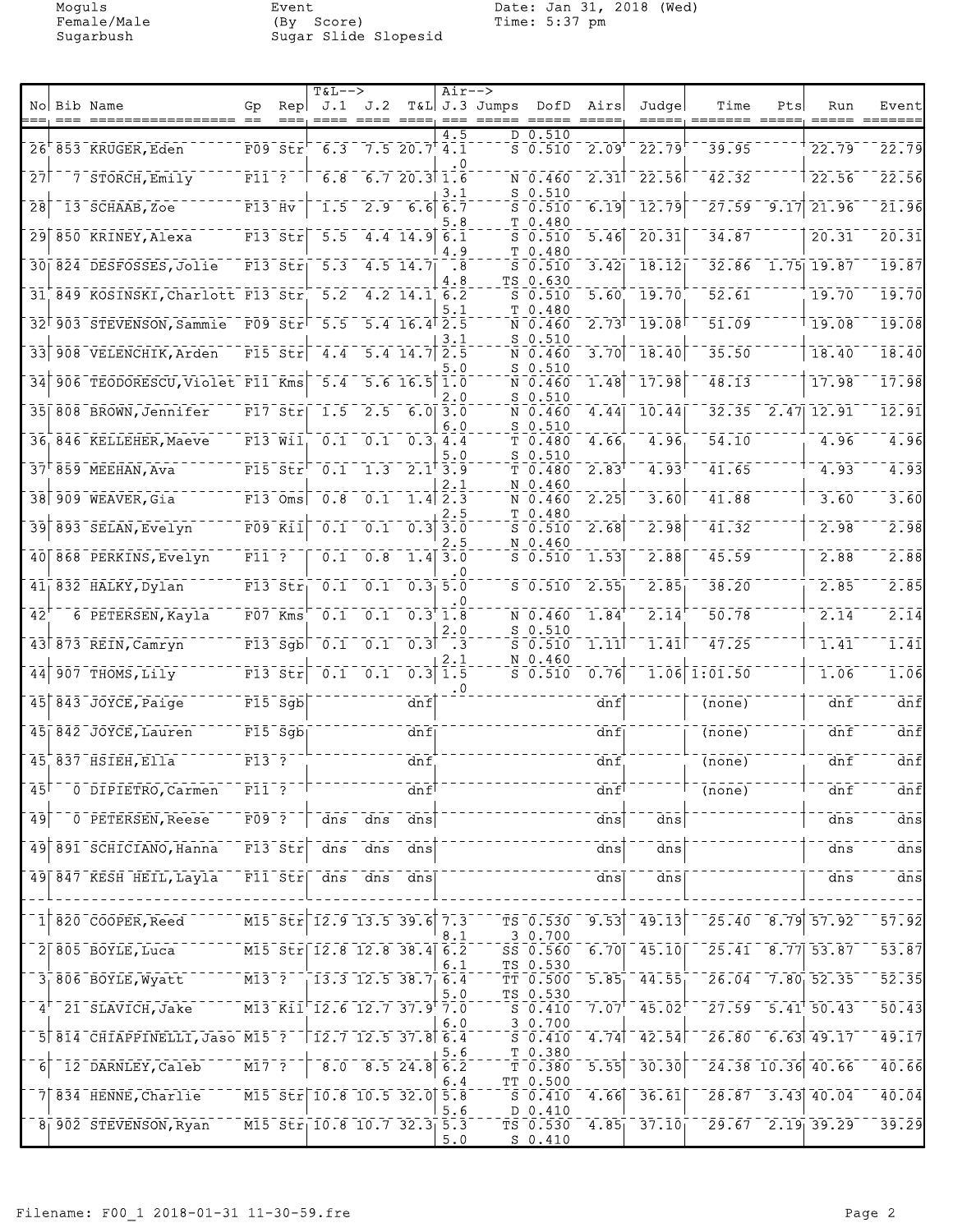Moguls Event Date: Jan 31, 2018 (Wed) Female/Male (By Score) Time: 5:37 pm Sugarbush Sugar Slide Slopesid

|                            | No Bib Name                                                   | Gp                                                    | Rep                                               | <b>T&amp;L--&gt;</b><br>J.1                                | J.2                                                                                                                  |                             | Air-->                                                     | $T&L$ J.3 Jumps | DofD                                                        | Airs              | Judge                       | Time                                  | Pts  | Run                       | Event                                                          |
|----------------------------|---------------------------------------------------------------|-------------------------------------------------------|---------------------------------------------------|------------------------------------------------------------|----------------------------------------------------------------------------------------------------------------------|-----------------------------|------------------------------------------------------------|-----------------|-------------------------------------------------------------|-------------------|-----------------------------|---------------------------------------|------|---------------------------|----------------------------------------------------------------|
|                            |                                                               |                                                       |                                                   |                                                            |                                                                                                                      |                             |                                                            |                 |                                                             |                   |                             |                                       |      |                           |                                                                |
| 91                         | 855 LAWRENCE, Andrew                                          |                                                       | $M15$ Sgb                                         |                                                            | $11.1$ $11.5$ $33.9$ $4.8$                                                                                           |                             | 6.1                                                        |                 | T 0.380<br>$S_0.410$                                        | 4.32              | 38.22                       | 30.59                                 | 0.77 | 38.99                     | 38.99                                                          |
|                            | 10 854 KRUGER, Gavin                                          |                                                       |                                                   |                                                            | M15 Str 10.1 11.4 32.3 6.0                                                                                           |                             | 5.3                                                        |                 | T 0.380<br>D 0.410                                          | 4.45              | 36.70                       | 30.66                                 |      | $0.67$ 37.37              | 37.37                                                          |
|                            | $11$ 877 ROWAN, Reed                                          | $M15$ <sup>-</sup> ?                                  |                                                   |                                                            | $10.9$ $11.0$ $32.8$ 6.0                                                                                             |                             |                                                            |                 | T 0.380                                                     | 4.49              | 37.34                       | 31.66                                 |      | 37.34                     | 37.34                                                          |
| $\overline{1}\overline{2}$ | 1 NAMKUNG, Dexter                                             |                                                       |                                                   |                                                            | $\overline{M11}$ Kms $\overline{11.8}$ $\overline{11.3}$ $\overline{34.7}$ $\overline{2.2}$                          |                             | 5.4                                                        |                 | $S_0.410$<br>N 0.360                                        | $\overline{2.51}$ | 37.16                       | 33.81                                 |      | 37.16                     | 37.16                                                          |
|                            | 13 910 WEAVER, Niko                                           |                                                       |                                                   |                                                            | $\overline{M13}$ $\overline{Oms}$ $\overline{9.9}$ 10.6 30.8 5.0                                                     |                             | 4.2                                                        |                 | $S_0.410$<br>$S_0.410$                                      | 6.25              | $\overline{37.00}$          | 33.91                                 |      | 37.00                     | 37.00                                                          |
| 14                         | 845 KELLEHER, Declan                                          | $\overline{M13}$ $\overline{W11}$                     |                                                   |                                                            | $\begin{bmatrix} 9.5 & 10.5 & 30.0 \end{bmatrix}$                                                                    |                             | 6.0<br>4.6                                                 |                 | 3 0.700<br>$S_0.410$                                        | 6.64              | 36.64                       | 37.69                                 |      | 36.64                     | 36.64                                                          |
|                            |                                                               |                                                       |                                                   |                                                            |                                                                                                                      |                             | 6.8                                                        |                 | 3 0.700                                                     |                   |                             |                                       |      |                           |                                                                |
| $\overline{15}$            | 838 JAMIESON, Joshua                                          |                                                       |                                                   |                                                            | $\overline{M11}$ Kms 11.5 10.0 32.3 4.8                                                                              |                             | $\cdot$ 3                                                  |                 | $S_0.410$<br>T 0.380                                        | 3.97              | 36.22                       | 32.98                                 |      | 36.22                     | 36.22                                                          |
|                            | 16 822 CRONIN, William                                        |                                                       |                                                   |                                                            | $\overline{M13}$ Sgb $\overline{8.4}$ 9.7 27.2 4.9                                                                   |                             | 6.0                                                        |                 | TS 0.530<br>$S_0.410$                                       | 5.05              | $\overline{32.20}$          |                                       |      | $28.97 - 3.28$ 35.48      | 35.48                                                          |
| 17 <sub>1</sub>            | 11 GORDON, Kyle                                               |                                                       |                                                   |                                                            | M13 Kms 10.1 10.6 31.0 4.8                                                                                           |                             | 4.7                                                        |                 | $S_0.410$<br>D 0.410                                        | 3.88              | 34.93                       | 34.37                                 |      | 34.93                     | 34.93                                                          |
|                            | 18 895 SHAPIRO, Cosmo                                         |                                                       |                                                   | $\overline{\texttt{M15}}$ str $\overline{\texttt{10.1}}$ . |                                                                                                                      | $9.5$ 29.4 $5.\overline{3}$ |                                                            |                 | $S_0.410$                                                   | 4.22              | 33.62                       | 32.58                                 |      | 33.62                     | 33.62                                                          |
|                            | 19 836 HOOD, Mortimer                                         |                                                       |                                                   | $\overline{M11}$ $\overline{Str}$ $\overline{9.4}$         |                                                                                                                      | $9.9$ $29.0$ $3.8$          | 5.0                                                        |                 | D 0.410<br>$S_0.410$                                        | 3.10              | 32.05                       | 35.51                                 |      | 32.05                     | 32.05                                                          |
|                            | 20 816 CLAFFEY, Liam                                          | $\bar{M1}$ $\bar{1}$ $\bar{K}$ ms                     |                                                   | -9.8                                                       |                                                                                                                      | 9.829.4                     | 4.1<br>2.8                                                 |                 | T 0.380<br>N 0.360                                          | 2.10              | 31.50                       | 30.74                                 |      | $\overline{0.54}$ 32.04   | 32.04                                                          |
| 21                         | 872 PISCITELLI, Luke                                          | $M15$ Str                                             |                                                   | $\overline{8.2}$                                           |                                                                                                                      | $9.4 \ 26.4$ $2.8$          | . 9                                                        |                 | T 0.380<br>N 0.360                                          | 3.33              | 29.73                       |                                       |      | $\sqrt{29.81}$ 1.98 31.71 | 31.71                                                          |
|                            |                                                               |                                                       |                                                   |                                                            |                                                                                                                      |                             | 5.7                                                        |                 | $S_0.410$                                                   |                   |                             |                                       |      |                           |                                                                |
|                            | 22 <sub>1</sub> 897 SLATER, Joshua                            |                                                       | $M15$ $Str_1$                                     | 8.1                                                        |                                                                                                                      | $9.5\ 26.4\ 2.6$            | 4.9                                                        |                 | N 0.360<br>$S_0.410$                                        | 2.93              | 29.33                       | 35.78                                 |      | 29.33                     | 29.33                                                          |
|                            | 23 839 JOHNSON, Bennett                                       |                                                       | $M11$ $K11$                                       | 8.9                                                        |                                                                                                                      | 8.325.82.6                  | 4.3                                                        |                 | N 0.360<br>$S_0.410$                                        | 2.69              | 28.49                       | 39.29                                 |      | 28.49                     | 28.49                                                          |
| 24 <sub>1</sub>            | 860 MERCIER, George                                           | M13 ?                                                 |                                                   | 8.0                                                        |                                                                                                                      | $7.6$ 23.4 4.9              |                                                            |                 | T 0.380                                                     | 4.27              | $-27.67$                    | 35.78                                 |      | 27.67                     | 27.67                                                          |
| $\overline{25}$            | 899 SMYERS, Whitman                                           |                                                       | $\overline{M11}$ $\overline{Sg}b$                 | 6.2                                                        |                                                                                                                      | $7.8$ 21.0                  | 5.9<br>4.5                                                 |                 | $S_0.410$<br>$S_0.410$                                      | 6.39              | 27.39                       | 35.27                                 |      | 27.39                     | 27.39                                                          |
|                            | $26$ $802$ ARCHER, Thomas                                     |                                                       | $M13$ Sqb                                         | 6.2                                                        |                                                                                                                      | $7.4$ 20.4 4.4              | 6.5                                                        |                 | 30.700<br>T 0.380                                           | 5.87              | 26.27                       | 34.99                                 |      | 26.27                     | 26.27                                                          |
|                            | 27 896 SIMON, Braden                                          | M13 Oms                                               |                                                   | $\overline{7.1}$                                           |                                                                                                                      | $7.2$ $21.5$ 4.0            | 6.0                                                        |                 | 3 0.700<br>T 0.380                                          | 3.28              | 24.73                       | 39.47                                 |      | 24.73                     | 24.73                                                          |
|                            | $28^{+835}$ $H00D, A11$                                       | $M13$ Str                                             |                                                   | 6.8                                                        |                                                                                                                      | 6.620.15.6                  | 4.3                                                        |                 | $S_0.410$<br>$S_0.410$                                      | 4.34              | 24.44                       | 33.41                                 |      | 24.44                     | 24.44                                                          |
|                            |                                                               |                                                       |                                                   |                                                            |                                                                                                                      |                             |                                                            |                 | T 0.380                                                     |                   |                             |                                       |      |                           |                                                                |
|                            | 29 804 BOULEY, Colin                                          | $\bar{M}$ 13 $^{-}$ Kii $^ $                          |                                                   | 7.0                                                        |                                                                                                                      | $6.0$ 19.5 $4.4$            | 2.8                                                        |                 | $S_0.410$<br>D 0.410                                        | 2.94              | 22.44                       | 40.39                                 |      | 22.44                     | $\bar{2}\bar{2}\cdot\bar{4}\bar{4}$                            |
|                            | $30$ $874$ RICE, Sean                                         | M11 Kms                                               |                                                   | 5.6                                                        |                                                                                                                      | $6.0 17.4$ 2.0              | 3.0                                                        |                 | N 0.360<br>T 0.380                                          | 1.86              | 19.26                       | 29.59                                 | 2.32 | 21.58                     | 21.58                                                          |
|                            | 31 800 ABRAMS, Wyatt                                          |                                                       | $\overline{M11}$ $\overline{S}$ tr $\overline{S}$ | $\bar{5}.\bar{1}$                                          |                                                                                                                      | $\overline{5.8}$ 16.3 4.1   | 3.8                                                        |                 | $S_0.410$<br>T 0.380                                        | $\overline{3.12}$ | 19.47                       | 37.09                                 |      | 19.47                     | 19.47                                                          |
|                            | 32  803 BAHNIK, Nate                                          |                                                       |                                                   |                                                            | $\overline{M11}$ $\overline{Str}$ 4.0 4.6 12.9 3.0                                                                   |                             |                                                            |                 | T 0.380                                                     |                   | $2.86$ $15.76$              | 38.27                                 |      | 15.76                     | 15.76                                                          |
|                            | 33 857 LOJKO, Bronson                                         | $\bar{M}$ 13 $\bar{S}$ g $\bar{b}$                    |                                                   |                                                            | $4.5 - 4.0$ $12.8$ <sub>, 2.3</sub>                                                                                  |                             | 4.2                                                        |                 | $S_0.410$<br>N 0.360                                        |                   | $2.37 - 15.12$              | 37.55                                 |      | 15.12                     | $\overline{15.12}$                                             |
|                            | $34^{\dagger}$ 826 GERDEMAN, James                            |                                                       |                                                   |                                                            | $\overline{M13}$ $\overline{Sg}$ $\overline{D}$ $\overline{3.8}$ $\overline{3.0}$ $\overline{10.2}$ $\overline{5.5}$ |                             | 4.1                                                        |                 | T 0.380<br>T <sub>0.380</sub>                               |                   | $3.73$ <sup>1</sup> $13.93$ | 36.76                                 |      | 13.93                     | 13.93                                                          |
|                            | 35 892 SCHNEIDER, Dylan                                       |                                                       |                                                   |                                                            | $\overline{M13}$ $\overline{51r}$ $\overline{2.9}$ $\overline{3.0}$ $\overline{8.9}$ $\overline{6.1}$                |                             | 4.O                                                        |                 | K 0.410<br>$S = 0.410$                                      | 4.62              | $-13.47$                    | 32.56                                 |      | 13.47                     | $\overline{1}\overline{3}\overline{.}\overline{4}\overline{7}$ |
|                            |                                                               |                                                       |                                                   |                                                            |                                                                                                                      |                             | 4.O                                                        |                 | TS 0.530                                                    |                   |                             |                                       |      |                           |                                                                |
|                            | 36 821 COVELL, Jackson                                        |                                                       | $\overline{M11}$ $\overline{Kms}$                 |                                                            | $\frac{1}{2.6}$ $\frac{1}{4.1}$ $\frac{1}{10.0}$ $\frac{1}{2.8}$                                                     |                             | 3.6                                                        |                 | N 0.360<br>$S_0.410$                                        | 2.47              | 12.52                       | 31.13                                 |      | 12.52                     | $\bar{1}\bar{2}\bar{.}\bar{5}\bar{2}$                          |
|                            | 37 861 MERCIER, Henry                                         | $\overline{M13}$ <sup>-</sup> ?                       |                                                   |                                                            | $1.2 - 2.0 - 4.8$ 1.0                                                                                                |                             | . 0                                                        |                 | $\overline{\texttt{N}}$ $\overline{\texttt{0}}$ . 360       | $\overline{0.36}$ | 5.16                        | 41.97                                 |      | 5.16                      | $\overline{5.16}$                                              |
|                            | 38 905 SWEENEY, Parker                                        |                                                       | $\overline{M11}$ $\overline{Kms}$                 |                                                            | $-1.3 - 0.8 - 3.2 - 4.9$                                                                                             |                             | . 0                                                        |                 | $\bar{s}$ $\bar{0}$ $\bar{4}$ $\bar{1}$ $\bar{0}$ $\bar{0}$ | $\frac{1}{2.00}$  | $\overline{5.15}$           | $\bar{4}\bar{4}\bar{.}\bar{1}\bar{1}$ |      | 5.15                      | 5.15                                                           |
|                            | 39 <sup>F</sup> 875 ROGAN, Ridge                              |                                                       |                                                   |                                                            | $\bar{1}$ M13 Sgb $^{-}$ 0.2 $^{-}$ 0.1 $^{-}$ 0.5 4.0                                                               |                             |                                                            |                 | $\bar{s}$ $\bar{0}$ $\bar{4}$ $\bar{1}$ $\bar{0}$           | $2.46^{\dagger}$  | 2.91                        | $\bar{36.42}$                         |      | 2.91                      | $\overline{2.91}$                                              |
|                            | $40$ $878$ $5\overline{\text{ALZ}}$ , $\overline{\text{BLZ}}$ | $\overline{M13}^{-}$ ?                                |                                                   |                                                            | $\overline{0.1}$ $\overline{0.1}$ $\overline{0.3}$ $\overline{2.4}$                                                  |                             | 2.3                                                        |                 | N 0.360<br>$N^-0.360$                                       | $\overline{1.73}$ | $\overline{2.03}$           | 33.86                                 |      | 2.03                      | $\overline{2.03}$                                              |
|                            | 41 844 KARPINSKI, Dylan                                       | $\bar{M}$ l $\bar{1}$ $\bar{S}$ g $\bar{b}$ $\bar{S}$ |                                                   |                                                            | $\overline{0.1}$ $\overline{0.1}$ $\overline{0.3}$ $\overline{4.0}$                                                  |                             | 2.3                                                        |                 | T 0.380<br>$S_0.410$                                        | 1.64              | 1.94                        | 59.47                                 |      | 1.94                      | 1.94                                                           |
|                            | $42$ 833 HALKY, Justin                                        | $\overline{M11}$ <sup>-</sup> ?                       |                                                   |                                                            | $\begin{bmatrix} 0.1 & 0.1 & 0.3 \end{bmatrix}$                                                                      |                             | . 0<br>$\overline{\phantom{a}}$ . $\overline{\phantom{a}}$ |                 | $N - 0.360$                                                 | 1.49              | 1.79                        | 53.99                                 |      | 1.79                      | $\overline{1}$ . 79                                            |
|                            |                                                               |                                                       |                                                   |                                                            | $\overline{M15}$ $\overline{5}$ $\overline{t}$ $\overline{r}$ $\overline{0.1}$ $\overline{0.1}$ $\overline{0.3}$     |                             | 3.1                                                        |                 | T 0.380                                                     |                   |                             |                                       |      |                           | $\overline{1} \cdot \overline{1} \overline{9}$                 |
|                            | $\overline{43}$ $\overline{840}$ JOHNSON, Jack                |                                                       |                                                   |                                                            |                                                                                                                      |                             | $\overline{1}$<br>2.1                                      |                 | $T$ 0.380<br><u>S 0.410</u>                                 | 0.89              | 1.19                        | 51.52                                 |      | 1.19                      |                                                                |